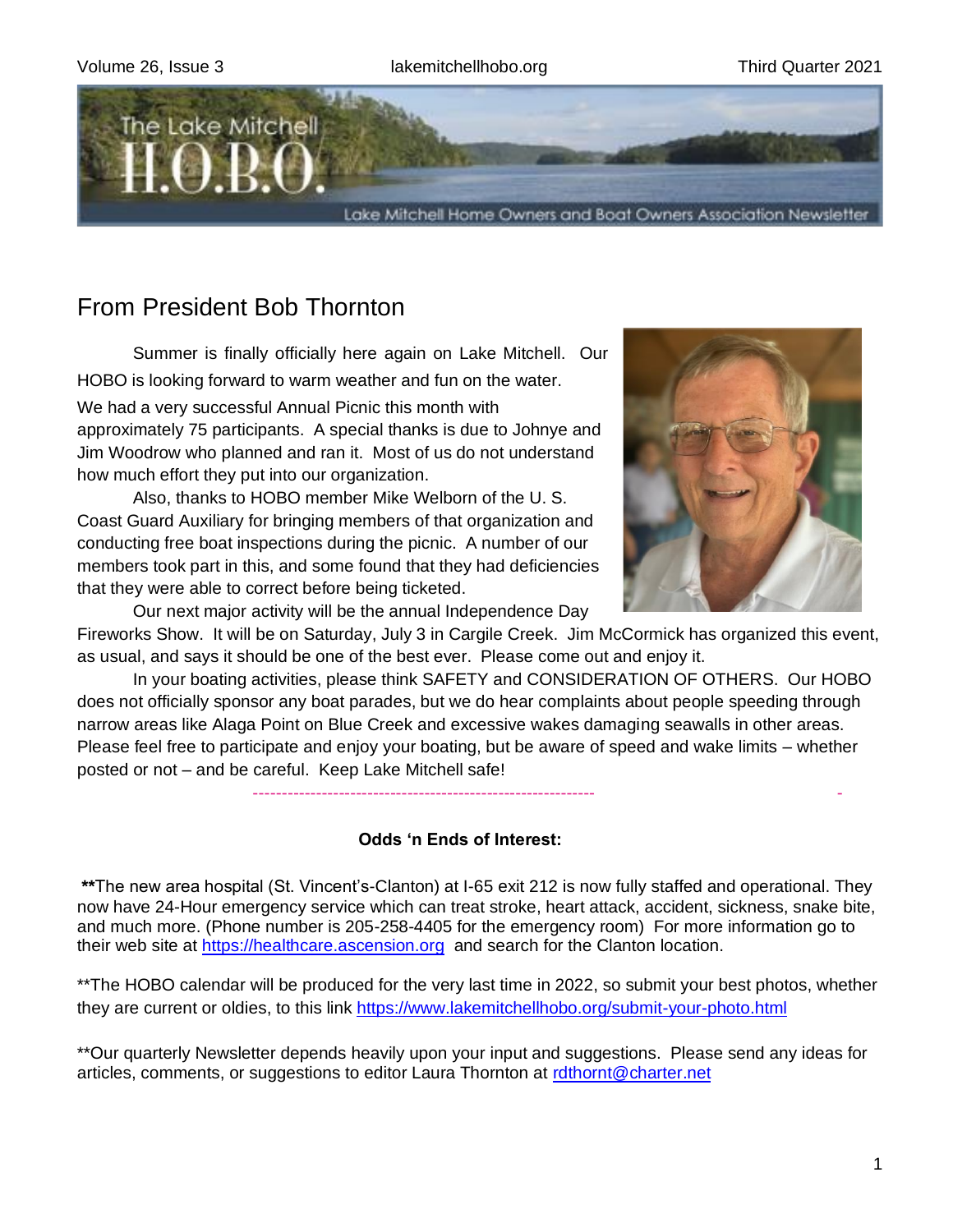#### **Test your knowledge of Lake Mitchell and its surroundings.**

(Quiz is part 3 in a series provided by historian Chip Gates -- answers are found at the end.)

- **21**. The Alabama Hwy. /S.R. 22 Bridge just below Mitchell Dam was completed in
- a. 1941
- b. 1947
- c. 1953
- d. 1958
- e. 1960

**22**. The opening of the Hwy. 22 Bridge put an end to what ferry?

- a. Smith's
- b. Simms
- c. Mims
- d. Burwell's
- e. Knight's

**23**. The Salem Cemetery is located where?

- a. Next to the Old Salem Church, of course
- b. Off Poinciana Road in Coosa County
- c. Behind G.R.A.C.E.S. Marina
- d. Just west of Lake Mitchell Marina
- e. On the hill behind Blue Creek Marina
- **24**. The Salem Cemetery has approximately how many graves?
- a. 90
- b. 70
- c. 50
- d. 45
- e. 32

**25**. Two acres for the Salem Church and cemetery were purchased in 1899 for five dollars. What family sold the church this property?

- a. Driver
- b. Cleckler
- c. Calloway
- d. Smith
- e. Holley

**26**. According to a 1915 U.S. Dept. of the Interior map, the ridge above Mitchell Dam on the Chilton County side was called

- a. Albert's Overlook
- b. Carroll Bluffs
- c. Duncan's Folly
- d. Callaway Crest
- e. Dead Man's Ledge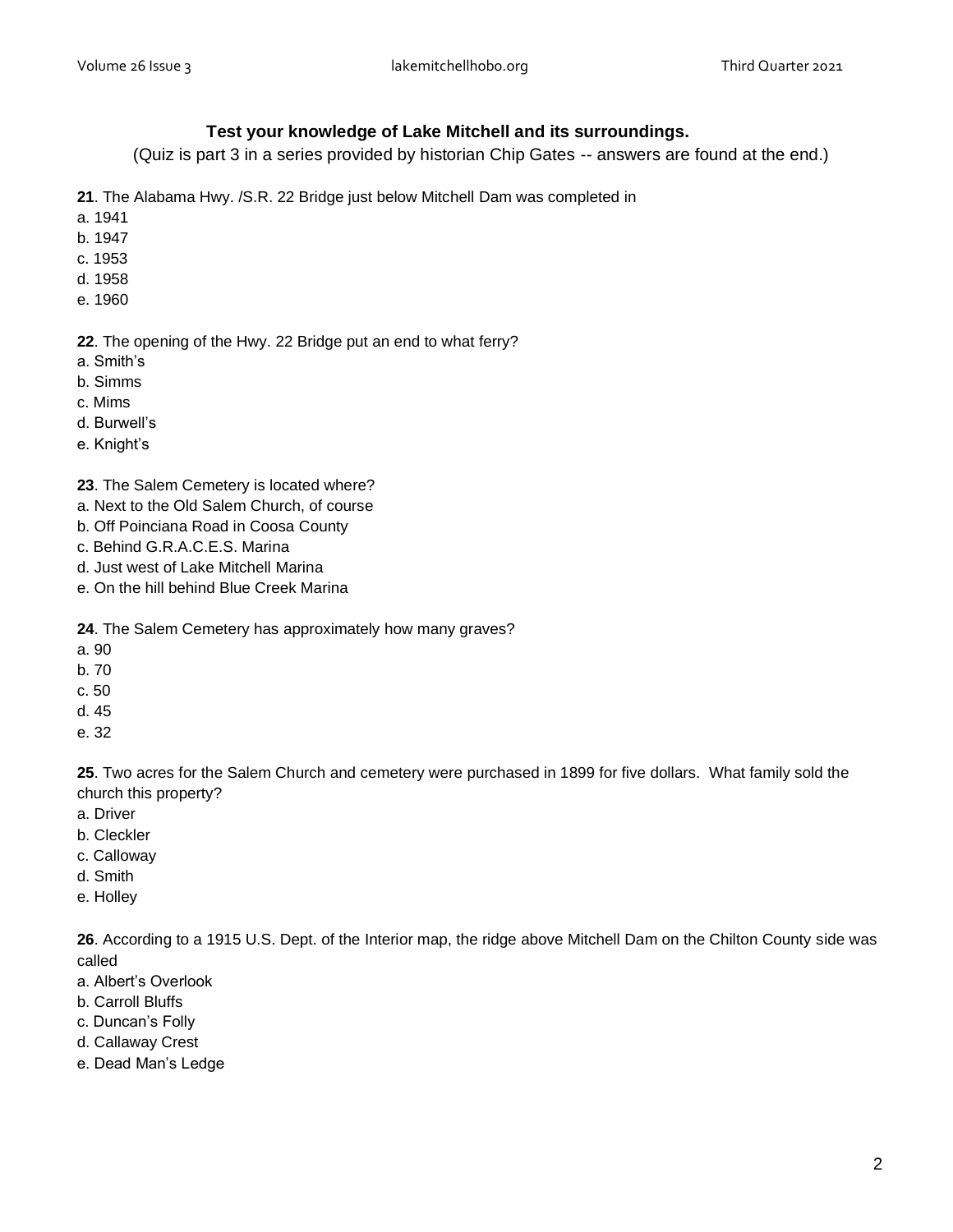#### Volume 26 Issue 3 lakemitchellhobo.org **Statement Constanting 10 and 2021** Third Quarter 2021

**27**. In 1887, Benjamin Franklin Higgins, Sr., bought House's Island, formerly known as The Big Island, for \$750. Sitting in the middle of the river almost opposite the present-day Higgins Ferry boat launch, the island encompassed slightly more than

- a. 75 acres
- b. 54 acres
- c. 33 acres
- d. 11 acres

**28**. The County Road 55 bridge just below Lay Dam was completed in

- a. 1938
- b. 1943
- c. 1957
- d. 1966
- e. 1979

**29**. The opening of the County Road 55 bridge put an end to what ferry?

- a. Smith's
- b. Simms
- c. Mims
- d. Burwell's
- e. Inman's

**30**. Which of these streams do *not* find their way into **Hatchet Creek**?

- a. Weogufka Creek
- b. Noneless Creek
- c. Fixico Creek
- d. Pennymotley Creek
- e. Cove Branch
- f. b & e

Sources include BridgeReports.com. Lake Mitchell map by Atlantic Mapping, Inc., Courtney Pinkard w/Ala. Dept. of Archives & History; Amy Moon of Dacula, GA; maps from [http://alabamamaps.ua.edu,](http://alabamamaps.ua.edu/) and Wikipedia. *Answers: 21.d, 22.e, 23.c, 24.a, 25.c, 26.b, 27.b, 28.e, 29.c, 30.e*

## **INFORMATION FROM AREA REPS ---**

#### AREA 4, CARGILE N (Vickie Griffith and Susie Orr)

 Cargile Creek North is excited to welcome several new residents to our area: Chip and Amber Bradford, John and Regina Bryant, Clay Burt, Gerald and Monique Vallow, John and Debbie Wanhatalo, Bo & Anita Winslett, and Laura Malchus.

Many of our neighbors are still cleaning up and repairing damage from the devastating tornado that hit our area this spring.Some have mentioned seeing some hazardous floating tornado debris and/or possible invasive species growing in the lake. If you have any concerns or see any debris you are not able to remove from the waterways, please notify **Alabama Power Shoreline Management** at **205-257-2599**

Mark your calendars! Lake Mitchell Annual Fireworks Celebration is set for **Saturday, July 3 @ 9:00 p.m**. Joe Mangina on Cargile Creek is once again hosting this fantastic annual event.

Our area has a high percentage of HOBO memberships, but if you haven't joined yet, please send in your \$25.00 membership fee soon. We would love to have 100%. New updated phone books should be available soon. Thanks to Marie and Jim for all their work on this project! You can join HOBO by going to: <https://www.lakemitchellhobo.org/join.html> or if you prefer to mail your form and check, the membership application is on the back of the newsletter.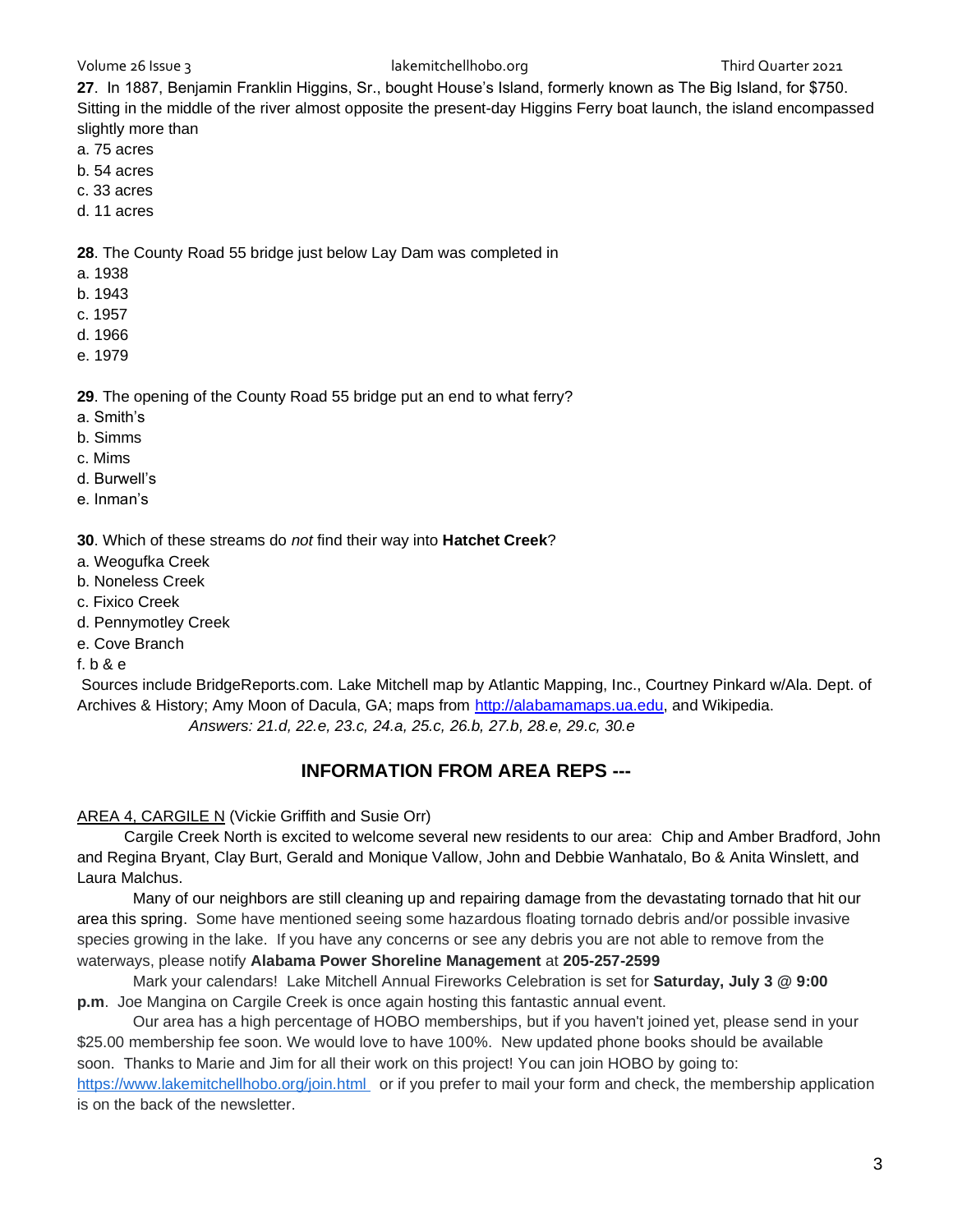## AREA 5, CARGILE TO BIRD (Peggy Bullard)

As I write this it is in the 90's and those of us who wished for summer finally got our wish. No I am not complaining! When I get too hot I can go into an air-conditioned house or jump in the lake. Warm to hot is my kind of weather. We have had some storms and some rain but some really nice and mild days that has made for being out on the water or sitting on the dock very pleasant.

I, like many others, enjoyed being able to attend the picnic this year. There were at least 60 to 100 there if you count all the children and the one doggie that showed up. I was delighted to meet one of my newer area people, Kayo Pinson. He came over and introduced himself to me. I so miss getting out and meeting my new people. Sonny was so good to make a point to get out and meet any new comers.

I'll take this time to invite any new people in Area 5 to stop by my pier if you see me out and introduce yourself. It is nice to put a face to a name. As always, I would be delighted for another couple to come on board as area 5 rep. I would glad to help you as much as you need to get started. I know there are some younger couples in my area that could be enjoying this job as much as my husband and I have for many years. It is the perfect way to get to know people all around the lake. Call me if you are interested.

I am sad to have to report the loss of one of my dear neighbors, Morris Mims. He and his wife, Arlie Ruth, lived just 3 houses north of me for many years. After she passed away Morris moved to Clanton with his son but came to the lake every single day to stay with his beloved dogs. We'd pass on the road and most of the time he threw up his hand and waved. In November 2020 he turned 101 years old. Morris served in Okinawa in WW2 and retired from Alabama Power Company as an electrician. He left 3 children, 6 grandchildren, 15 great grandchildren and 4 greatgreat grandchildren. All will miss him dearly. I will always be watching for him on my single lane dirt road that he could maneuver better than anyone I know even at 101. Morris died on June 1, 2021 at his residence in Clanton. Our sincere condolences and prayers go out to his family.

#### AREA 7, BIRD TO WALNUT (Becki McCallum)

Area 7 would like to thank our resident "road angel" Ricky Abernathy for his dedication to keeping our incoming road, County Rd 28 (Lake Mitchell Rd) clean and mowed. The last week of May he spent days mowing to make sure our road is welcoming to all, including the many visitors to Higgins Ferry Park. We can't say 'thank you" often enough we really appreciate all your work!

Many are also enjoying the new playground at the park, looks like it is getting a lot of use in its inaugural season. Many thanks to the Browns and the Giles for spearheading this project.

We also welcome a new resident to our area. The McMinns have moved away from the lake, their home now belongs to Dawn Jarzyniecki. Dawn is a pharmacist and lives at the lake fulltime. Welcome to our community Dawn! I hope all have a safe and fun remainder of 2021!

#### AREA 9, WALNUT PENINSULA (Joel & Betty Elam)

On Saturday, May 22, 2021, our area had its first get together since COVID-19. We had twenty-five in attendance. It was nice to be together with our friends and welcome our new homeowners to our area. Our guest speaker was Trooper Marshall Westbrook, Marine



Patrol Division. Marshall went over the water craft requirements and answered questions from our residents.

Since summer has arrived traffic has picked up on our roads. Please watch your speed since we have many people walking on County Road 264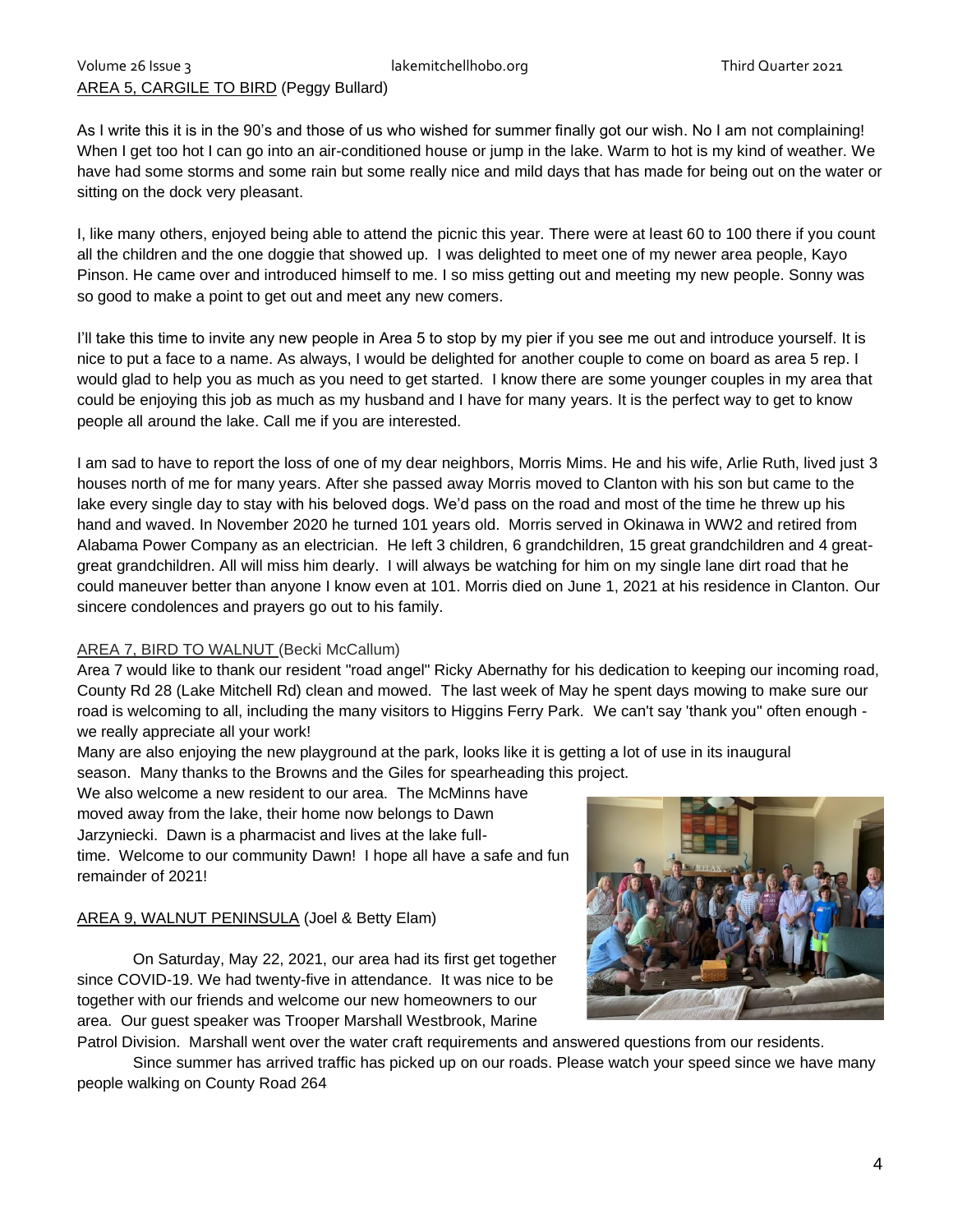

What is pollution? To understand Pollution, we can discuss the forms pollution takes. Air pollution, Trash on our Roadways, and Household Garbage not handled properly are just a few forms of pollution. Pollution is some type of contamination that no matter how small or how large affects us all. The form of pollution which we are most concerned with is Water pollution. Have you ever heard to old saying, dilution is the solution to pollution? Well, it is not the case.

Pollution can be described in two ways, Point Source Pollution and Non-Point Source Pollution. Point Source Pollution comes from a specific identifiable source such as an industrial site, water treatment plant or others which discharge contaminants directly into rivers or Lakes. Sites identified for point source pollution are regulated and permitted by the Alabama Department of Environmental Management (ADEM). Non-Point Source Pollution is identified as contaminants which come from runoff, which drains into streams and then into rivers and Lakes. Runoff from streets and highways, yard and pastures, and construction sites are a few examples.

Point Source and Non-Point source pollution can be monitored by testing. ADEM performs testing at numerous area both permitted and not permitted within the State. Organizations such as Alabama Water Watch offers training in techniques for Water Chemistry and Biological Evaluation by certified volunteer monitors. Programs for water monitoring are performed by organization like the Coosa Riverkeeper who will publish a weekly Swim Guide report on conditions at various locations throughout the State. The Swim Guide Report can be viewed by accessing https:www.theswimguide.org. Volunteer Water Monitors on Lake Mitchell test water chemistry monthly.

*Provide information to Environmental Chairman Jim Woodrow at [ajwking@aol.com](mailto:ajwking@aol.com) or by phone to 205-425- 9431, or contact your Area Representative and have them pass along issues that are discovered. Through this newsletter and future articles that come from the Environmental Committee and through information provided to Area Representatives, we will keep you informed of our activities.*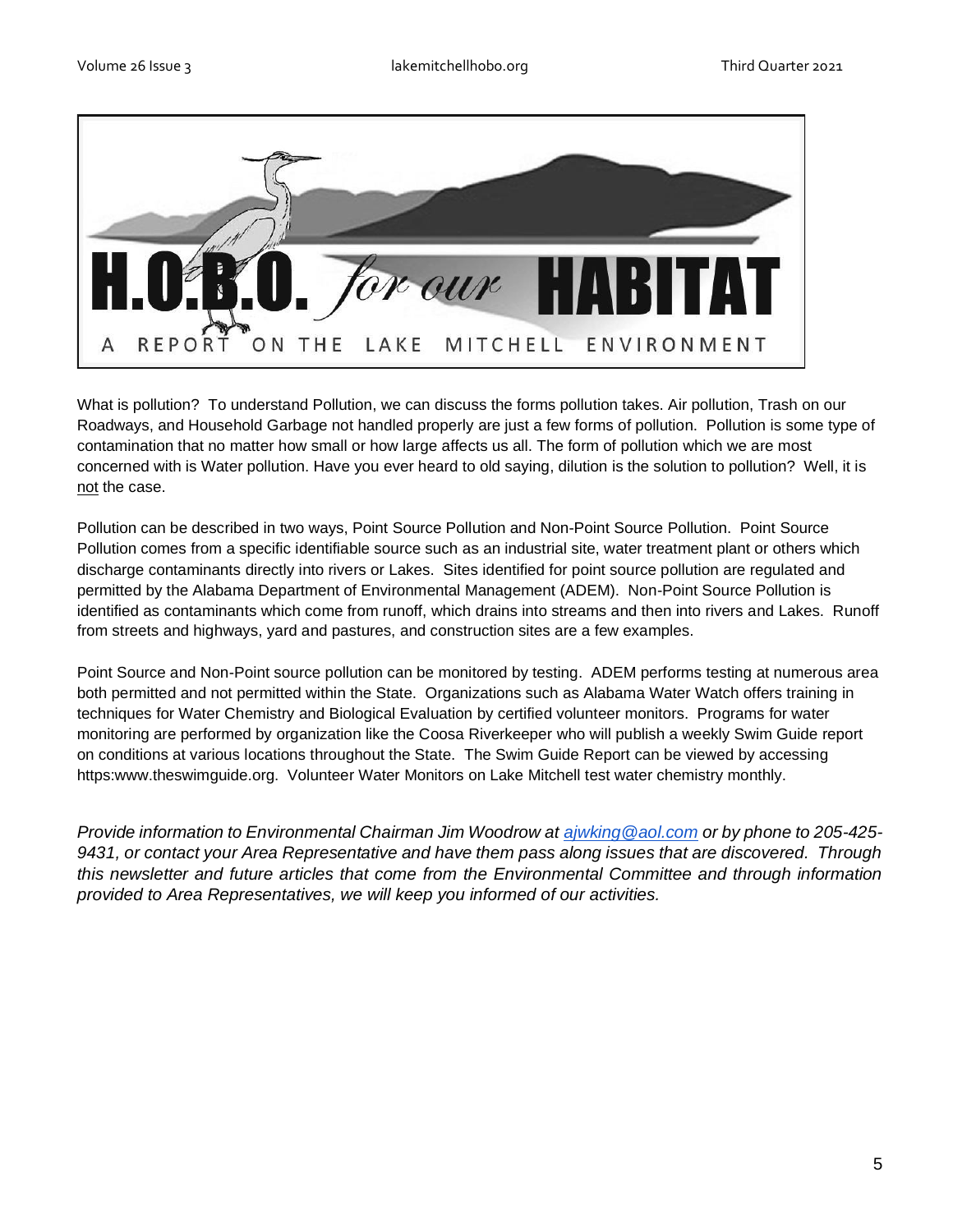## *Boaters Receive Complementary Vessel Safety Checks!*

On Saturday, June 5th, several Lake Mitchell boaters elected to receive a vessel safety check. Mike Welborn and members of the US Coast Guard Auxiliary performed complementary, non-binding vessel inspections at Higgins Ferry on Saturday, June 5th. The inspections were performed prior to the HOBO Annual Picnic at the Pavilion. The Safety Checks took only 10-15 minutes and were 100% Free. The vessels that passed were awarded a U.S. Coast Guard Auxiliary Decal that informs Sheriffs and Police that your boat was in full compliance at the time of inspection with all Federal and State boating laws. The results were shared only with the boat owner(s) for their consideration (i.e., they are non-binding/no tickets or judgements were made). If an item on the boat didn't pass, the boat owner now knew exactly what they need to bring their boat into compliance. Boating insurance agencies may offer discounts for vessels which undergo a Vessel Safety Check routinely.

The Safety Checks consider items like this:

- Life Jackets
- Registration and numbering
- Navigation lights
- **Ventilation**
- Fire extinguishers
- Distress signals (flares, horn, etc.)
- Battery cover and connections

All of these items are currently required by state and federal laws and, if missing or non-operating, can result in a citation if your vessel is inspected by the Marine Police. If you would like more information visit [www.cgaux.org/vsc](http://www.cgaux.org/vsc) or call Mike Welborn at (205) 294-1045.

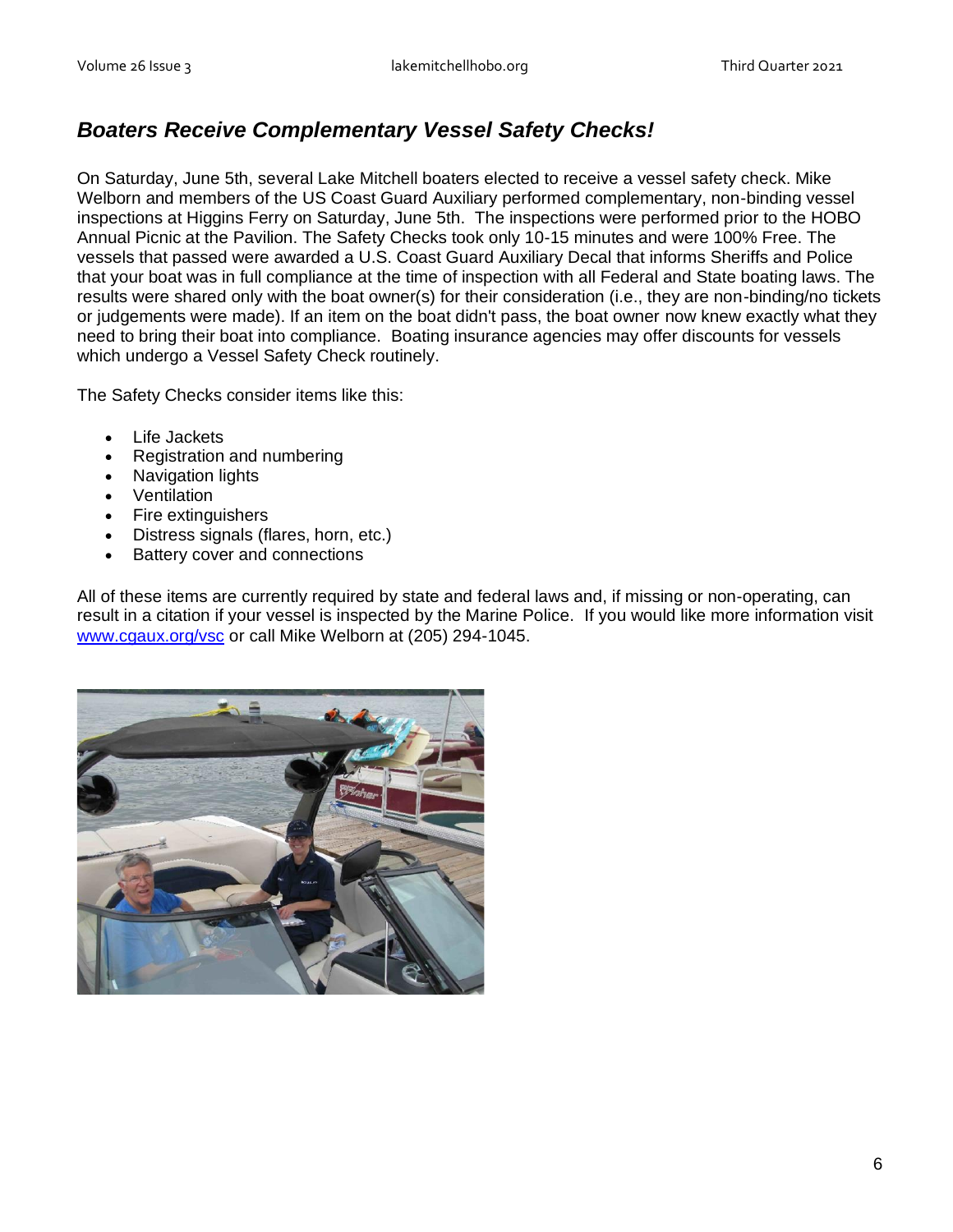

**The 2021 Annual HOBO Picnic was a rousing success! Food, laughter, and perfect weather !**